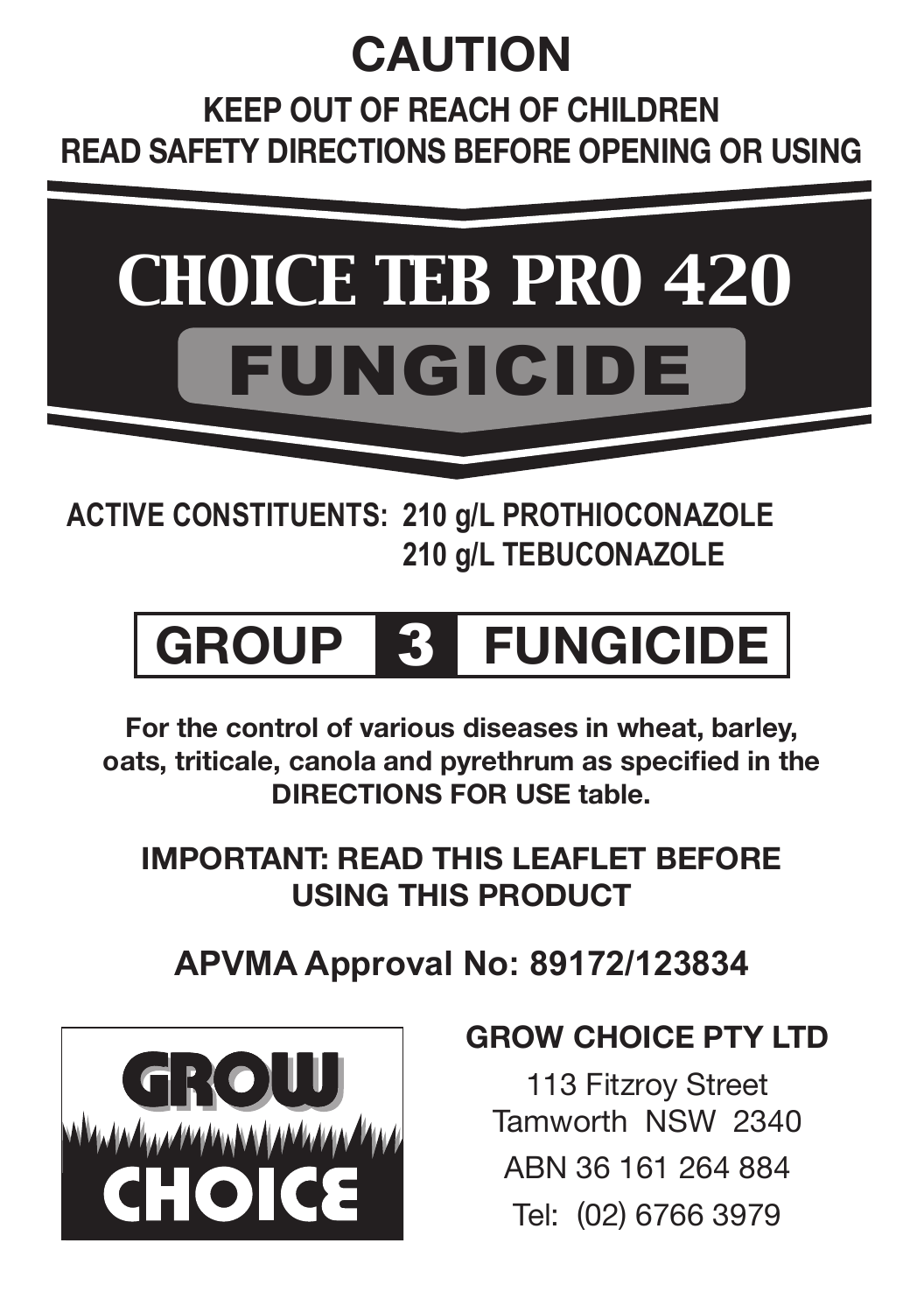## **DIRECTIONS FOR USE**

#### **RESTRAINTS**

#### CEREALS AND CANOLA

**DO NOT** APPLY more than two applications of products containing prothioconazole or tebuconazole per cereal or canola crop.

#### PYRETHRUM

**DO NOT** APPLY more than one application of products containing prothioconazole or tebuconazole per pyrethrum crop.

**DO NOT** apply if heavy rain has been forecasted within 48 hours.

**DO NOT** apply to waterlogged soil.

**DO NOT** irrigate past the point of runoff for 48 hours after application.

#### **SPRAY DRIFT RESTRAINTS**

#### **Specific definitions for terms used in this section of the label can be found at www.apvma.gov.au/spraydrift**

**DO NOT** allow bystanders to come into contact with the spray cloud.

**DO NOT** apply in a manner that may cause an unacceptable impact to native vegetation, agricultural crops, landscaped gardens and aquaculture production, or cause contamination of plant or livestock commodities, outside the application site from spray drift. The buffer zones in the relevant buffer zone table/s below provide guidance but may not be sufficient in all situations. Wherever possible, correctly use application equipment designed to reduce spray drift and apply when the wind direction is away from these sensitive areas.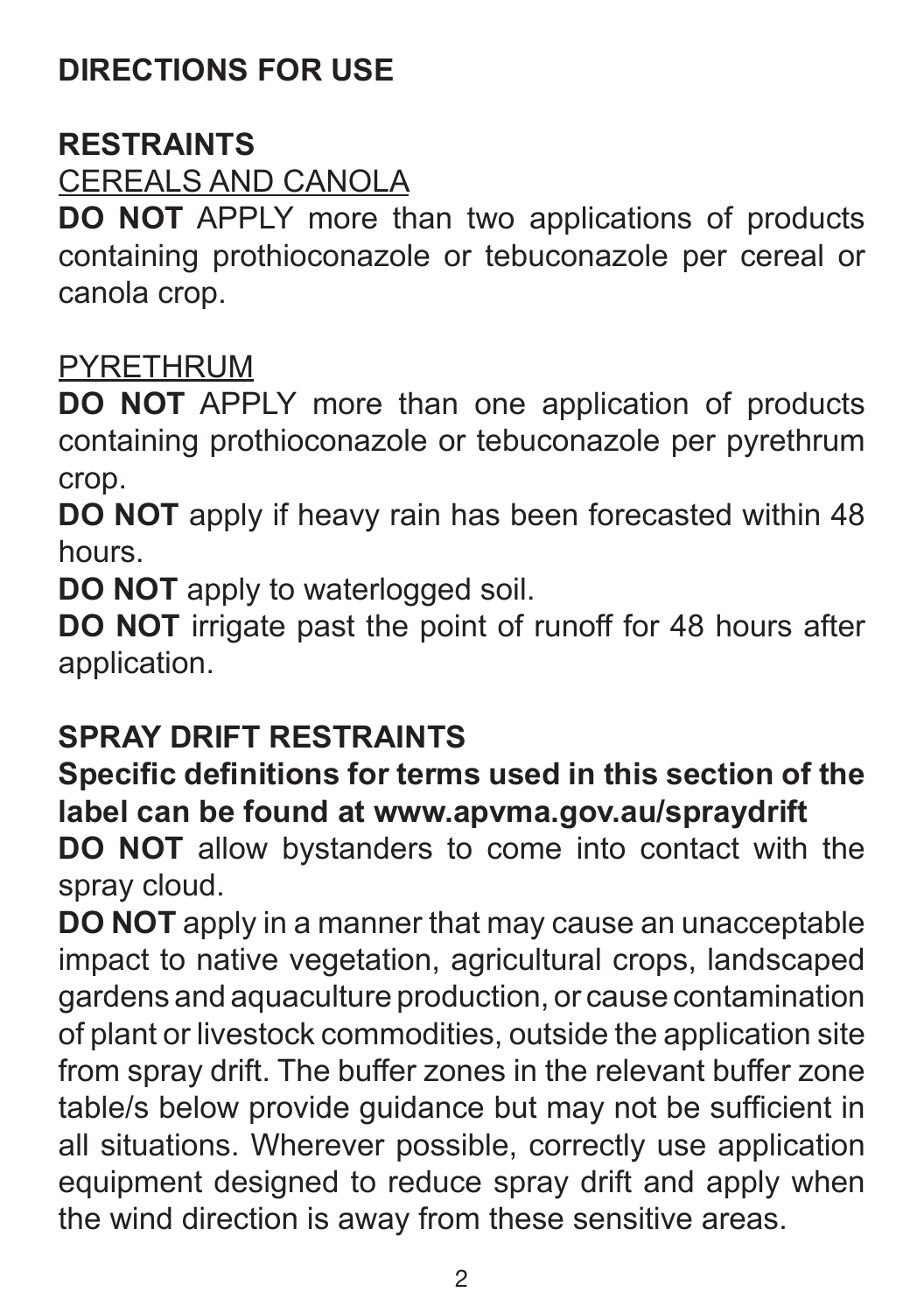**DO NOT** apply if there are hazardous surface temperature inversion conditions present at the application site during the time of application. Surface temperature inversion conditions exist most evenings one to two hours before DO NOT apply if there are hazardous surface temperature inversion conditions present at the application site during the time of application. Surface temperature inversion conditions exist most evenings one to two hours before sunset and persist until one to two hours after sunrise. sunset and persist until one to two hours after sunrise.

DO NOT apply by aircraft to pyrethrum crops. **DO NOT** apply by aircraft to pyrethrum crops.

DO NOT apply with spray droplets smaller than a MEDIUM **DO NOT** apply with spray droplets smaller than a **MEDIUM** spray droplet size category. spray droplet size category.

DO NOT apply when wind speed is less than 3 or more than 20 km/h as measured at the application site during the time DO NOT apply when wind speed is less than 3 or more than 20 km/h as measured at the application site during the time of application. of application.

# MANDATORY NO-SPRAY ZONE **MANDATORY NO-SPRAY ZONE**

**DO NOT** apply if there are aquatic and wetland areas, including aquacultural ponds, surface streams and rivers downwind from the application area and within the **mandatory no-spray zones** shown in Tables A, B and C areas, streams and rivers downwind from the application area and within the mandatory no-spray zones shown in Tables A, B and C DO NOT apply if there are aquatic and wetland including aquacultural ponds, surface below.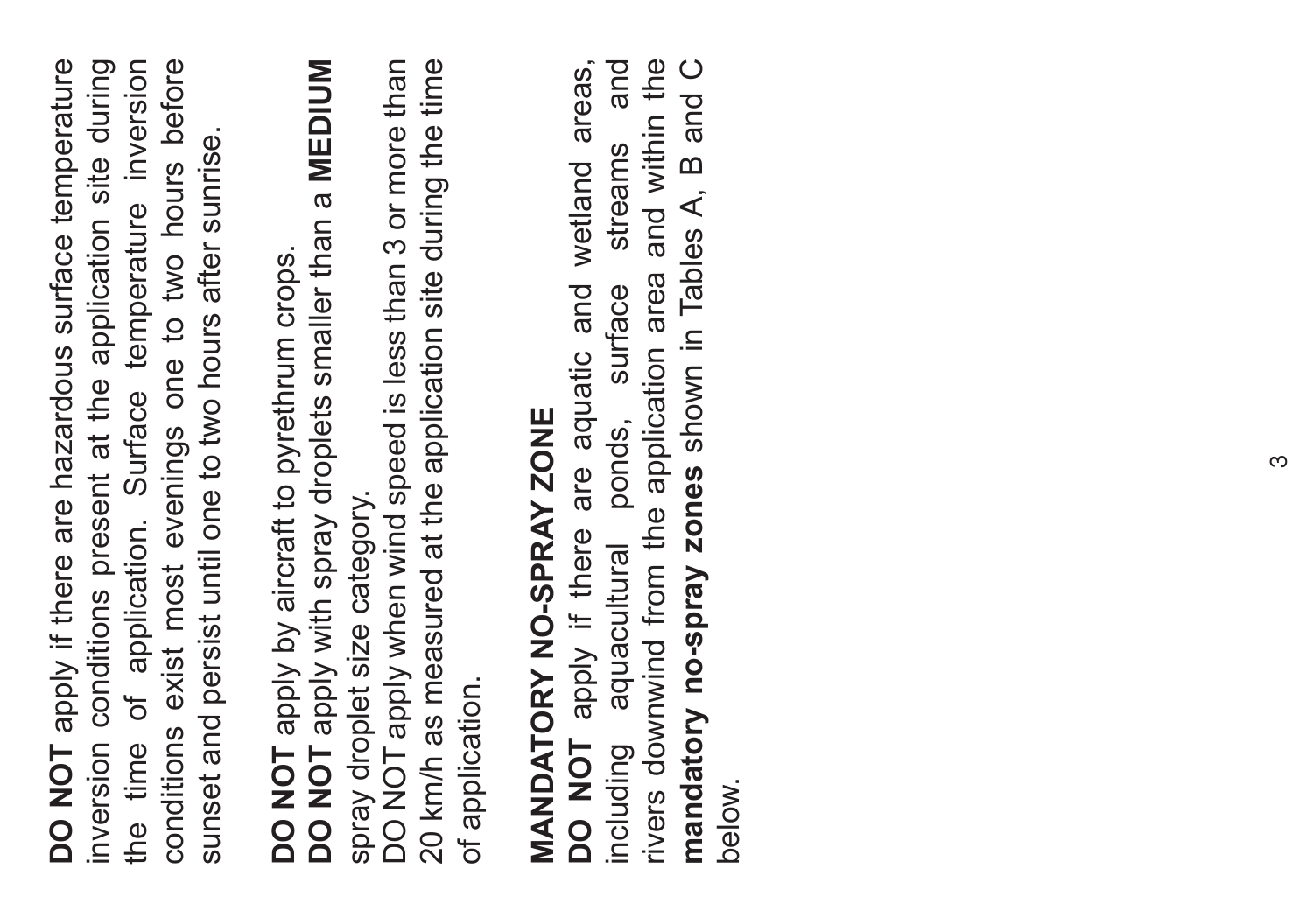#### **Cereals**

#### **Table A – No-Spray Zones for Protection of the Aquatic Environment**

#### **FOR AERIAL APPLICATION**

| Wind Speed Range at Time of Application | Downwind Mandatory No-Spray Zone |
|-----------------------------------------|----------------------------------|
|                                         |                                  |

|                                  | <b>Fixed-Wing</b> |
|----------------------------------|-------------------|
| From 3 to 20 kilometres per hour | 80 metres         |
|                                  | Helicopter        |
| From 3 to 20 kilometres per hour | 60 metres         |
| <b>FOR GROUND APPLICATION</b>    |                   |
| From 3 to 20 kilometres per hour | 10 metres         |

 $\rightarrow$ 

# **Canola**

| Table B – No-Spray Zones for Protection of the Aquatic Environment |                                  |
|--------------------------------------------------------------------|----------------------------------|
| <b>FOR AERIAL APPLICATION</b>                                      |                                  |
| Wind Speed Range at Time of Application                            | Downwind Mandatory No-Spray Zone |
|                                                                    | <b>Fixed-Wing</b>                |
| From 3 to 20 kilometres per hour                                   | 180 metres                       |
|                                                                    | Helicopter                       |
| From 3 to 20 kilometres per hour                                   | 120 metres                       |
| <b>FOR GROUND APPLICATION</b>                                      |                                  |
| From 3 to 20 kilometres per hour                                   | 5 metres                         |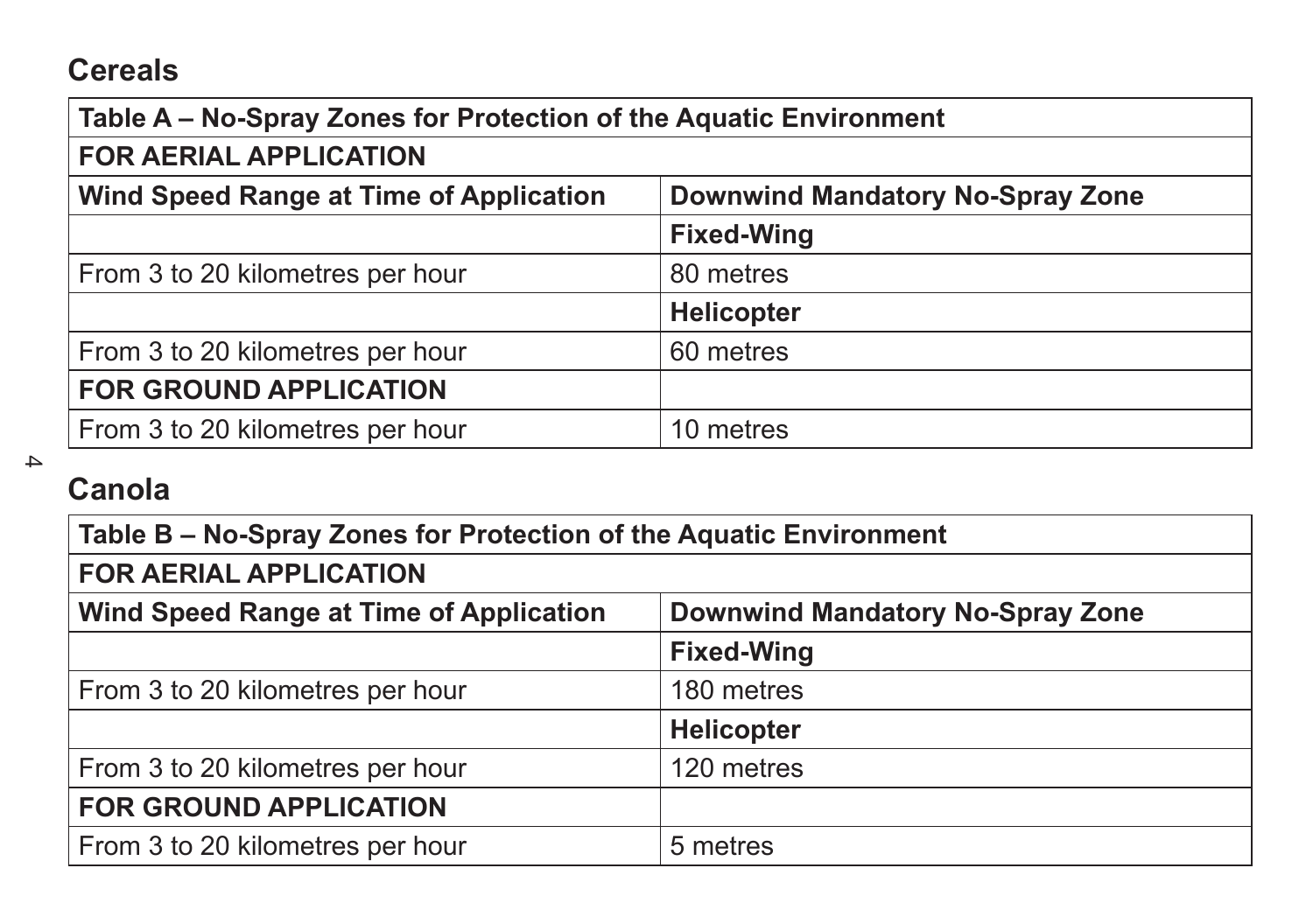## **Pyrethrum**

5

| Table C - No-Spray Zones for Protection of the Aquatic Environment |                                  |
|--------------------------------------------------------------------|----------------------------------|
| <b>FOR GROUND APPLICATION</b>                                      |                                  |
| Wind Speed Range at Time of Application                            | Downwind Mandatory No-Spray Zone |
| From 3 to 20 kilometres per hour                                   | 10 metres                        |
|                                                                    |                                  |

## **DIRECTIONS FOR USE**

| <b>CROP</b> | <b>STATE</b> | <b>DISEASE</b>                                                                                                    | <b>RATE</b>         | <b>CRITICAL COMMENTS</b>                                                                                                                                                                                                                                                                                                                                                                               |
|-------------|--------------|-------------------------------------------------------------------------------------------------------------------|---------------------|--------------------------------------------------------------------------------------------------------------------------------------------------------------------------------------------------------------------------------------------------------------------------------------------------------------------------------------------------------------------------------------------------------|
| Barley      | All States   | Net form net blotch<br>(Pyrenophora teres f. teres)<br>Spot form net blotch<br>(Pyrenophora teres f.<br>maculata) | 150 to 300<br>mL/ha | Monitor crops from mid tillering.<br>On susceptible varieties apply<br>at the first sign of disease<br>development. Monitor and<br>reapply within 14 to 21 days if<br>conditions favour disease<br>development. Use the higher<br>rates (up to 300 mL/ha) where<br>conditions favour severe<br>disease. Where lower rates<br>are used apply with a suitable<br>adjuvant (refer to Use of<br>Adjuvant). |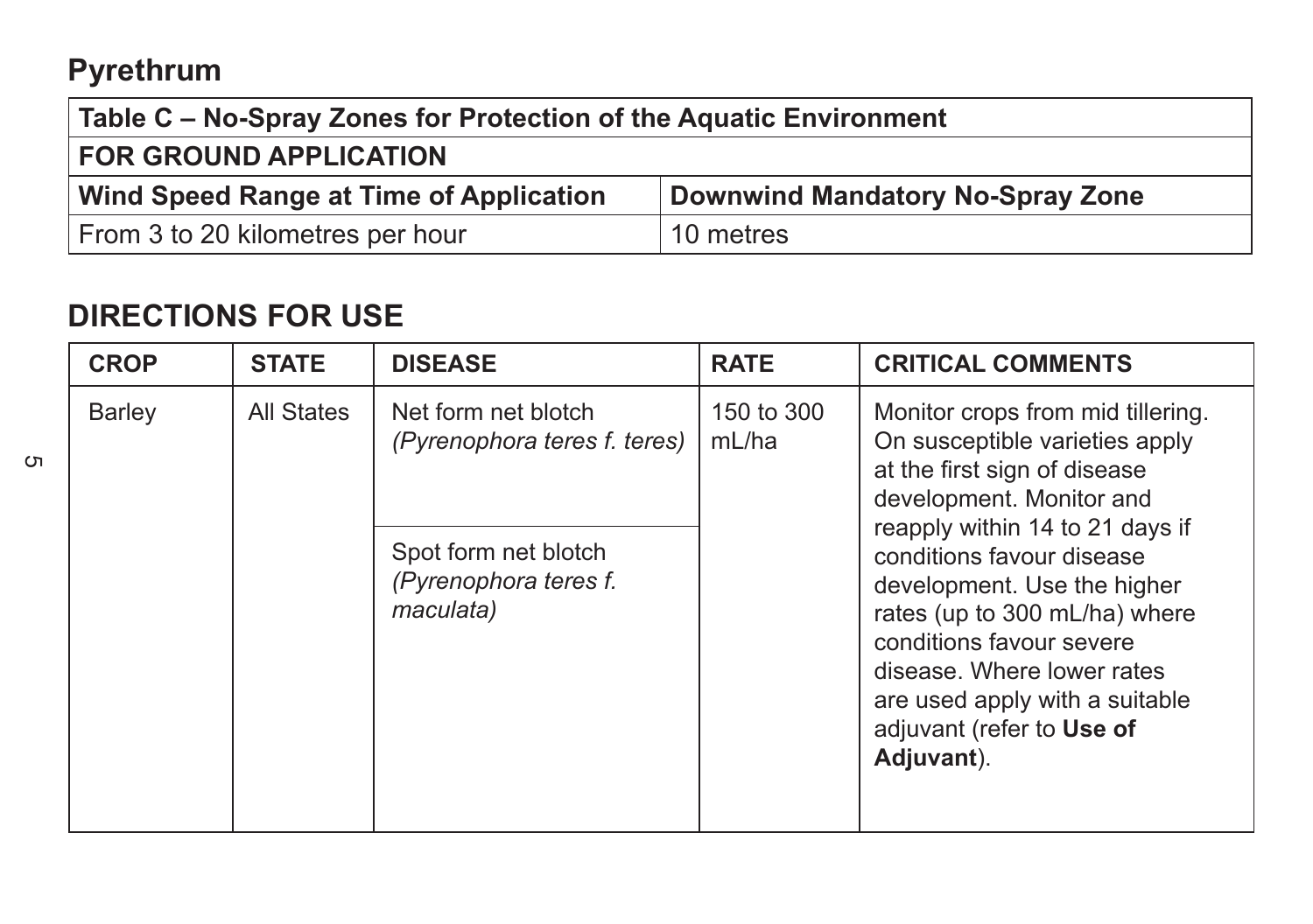| CRITICAL COMMENTS | susceptible varieties are grown.<br>Monitor crops from mid tillering.<br>yielding crops where conditions<br>favour disease development or<br>Use the higher rate in higher | conditions favour severe disease.<br>Monitor crops from mid tillering<br>rates (up to 300 mL/ha) where<br>On susceptible varieties apply<br>development. Use the higher<br>reapply within 14 to 21 days<br>treatment has been applied)<br>Where lower rates are used<br>if conditions favour disease<br>earlier if no effective seed<br>development. Monitor and<br>at the first sign of disease<br>adjuvant (refer to Use of<br>apply with a suitable<br>Adjuvant). |
|-------------------|----------------------------------------------------------------------------------------------------------------------------------------------------------------------------|----------------------------------------------------------------------------------------------------------------------------------------------------------------------------------------------------------------------------------------------------------------------------------------------------------------------------------------------------------------------------------------------------------------------------------------------------------------------|
| RATE              | 150 to 300<br>mL/ha                                                                                                                                                        |                                                                                                                                                                                                                                                                                                                                                                                                                                                                      |
| <b>DISEASE</b>    | (Blumeria graminis f.sp.<br>Powdery mildew<br>hordei)                                                                                                                      | (Rhynchosporium secalis)<br>Leaf scald                                                                                                                                                                                                                                                                                                                                                                                                                               |
| <b>STATE</b>      | All States                                                                                                                                                                 |                                                                                                                                                                                                                                                                                                                                                                                                                                                                      |
| CROP              | Barley                                                                                                                                                                     |                                                                                                                                                                                                                                                                                                                                                                                                                                                                      |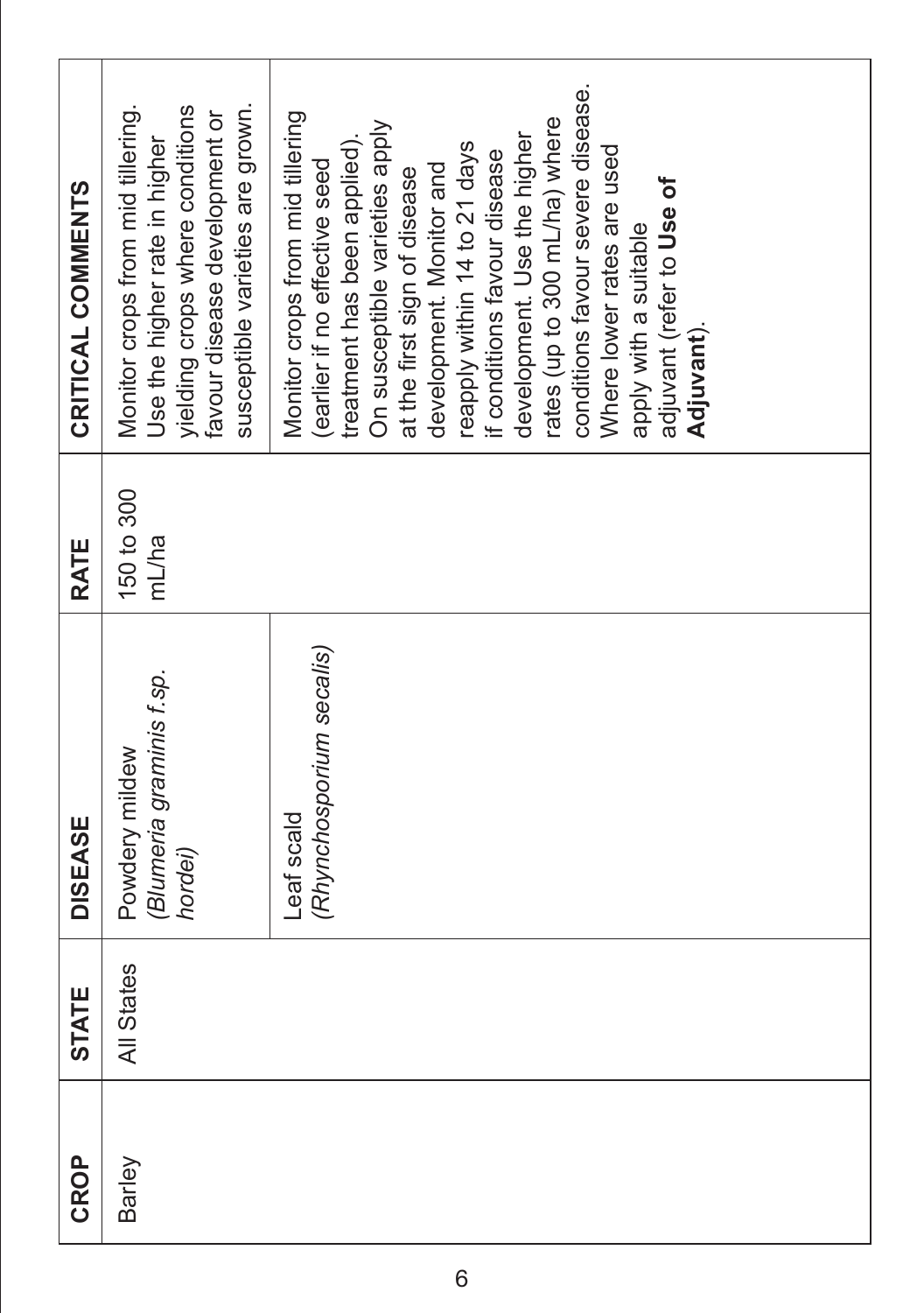| CRITICAL COMMENTS | established in the lower canopy.<br>Monitor crops from late tillering.<br>disease development. Use the<br>disease development. Monitor<br>apply with a suitable adjuvant<br>severe disease, or disease is<br>ha) where conditions favour<br>Where lower rates are used<br>higher rates (up to 300 mL/<br>(refer to Use of Adjuvant).<br>and reapply within 14 to 21<br>days if conditions favour<br>Apply at the first sign of | susceptible varieties apply at the<br>- Disease control in Oats, for<br>Refer to General Instructions<br>potential risks associated with<br>Monitor crops from early stem<br>first sign of infection.<br>elongation, and on<br>application to oats. |
|-------------------|--------------------------------------------------------------------------------------------------------------------------------------------------------------------------------------------------------------------------------------------------------------------------------------------------------------------------------------------------------------------------------------------------------------------------------|-----------------------------------------------------------------------------------------------------------------------------------------------------------------------------------------------------------------------------------------------------|
| RATE              | 150 to 300<br>m<br>L/ha                                                                                                                                                                                                                                                                                                                                                                                                        | 300 mL/ha<br>+ adjuvant<br>Adjuvant)<br>(refer to<br>Use of                                                                                                                                                                                         |
| <b>DISEASE</b>    | (Puccinia hordei)<br>Leaf rust                                                                                                                                                                                                                                                                                                                                                                                                 | (Puccinia graminis f.sp.<br>Stem rust<br>avenae)                                                                                                                                                                                                    |
| <b>STATE</b>      | All States                                                                                                                                                                                                                                                                                                                                                                                                                     | All States                                                                                                                                                                                                                                          |
| CROP              | Barley                                                                                                                                                                                                                                                                                                                                                                                                                         | Oats                                                                                                                                                                                                                                                |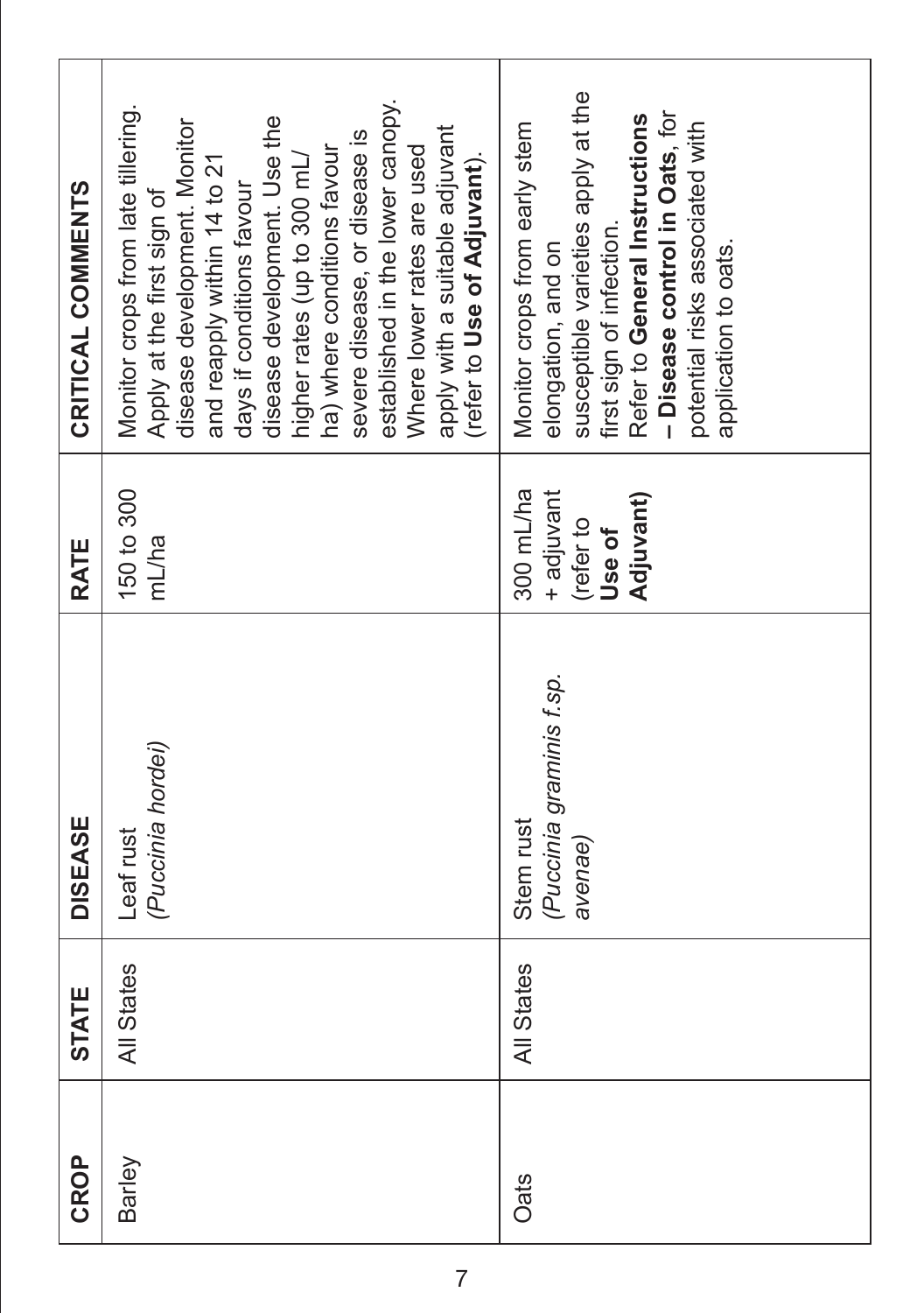| CRITICAL COMMENTS | varieties apply at the first sign of<br>- Disease control in Oats, for<br>Refer to General Instructions<br>elongation, and on susceptible<br>potential risks associated with<br>Monitor crops from early stem<br>application to oats.<br>infection. | control in Oats, for potential risks<br>General Instructions - Disease<br>associated with application to oats.<br>application. Re-application may<br>rate (up to 300 mL/ha) in higher<br>susceptible varieties are grown.<br>yielding crops where conditions<br>Continue to monitor crops after<br>favour disease development or<br>be required if conditions favour<br>varieties apply at the first sign<br>to Use of Adjuvant). Refer to<br>with a suitable adjuvant (refer<br>disease development. Where<br>of infection. Use the higher<br>lower rates are used, apply<br>tillering and on susceptible<br>Monitor crops from early |
|-------------------|-----------------------------------------------------------------------------------------------------------------------------------------------------------------------------------------------------------------------------------------------------|----------------------------------------------------------------------------------------------------------------------------------------------------------------------------------------------------------------------------------------------------------------------------------------------------------------------------------------------------------------------------------------------------------------------------------------------------------------------------------------------------------------------------------------------------------------------------------------------------------------------------------------|
| RATE              | 300 mL/ha<br>Adjuvant)<br>+ adjuvant<br>(refer to<br>Use of                                                                                                                                                                                         | 150 to 300<br>mL/ha                                                                                                                                                                                                                                                                                                                                                                                                                                                                                                                                                                                                                    |
| <b>DISEASE</b>    | (Puccinia coronata f.sp.<br>Leaf rust<br>avenae)                                                                                                                                                                                                    | (Phaeosphaeria avenaria)<br>Septoria blotch                                                                                                                                                                                                                                                                                                                                                                                                                                                                                                                                                                                            |
| <b>STATE</b>      | All States                                                                                                                                                                                                                                          |                                                                                                                                                                                                                                                                                                                                                                                                                                                                                                                                                                                                                                        |
| <b>CROP</b>       | Oats                                                                                                                                                                                                                                                |                                                                                                                                                                                                                                                                                                                                                                                                                                                                                                                                                                                                                                        |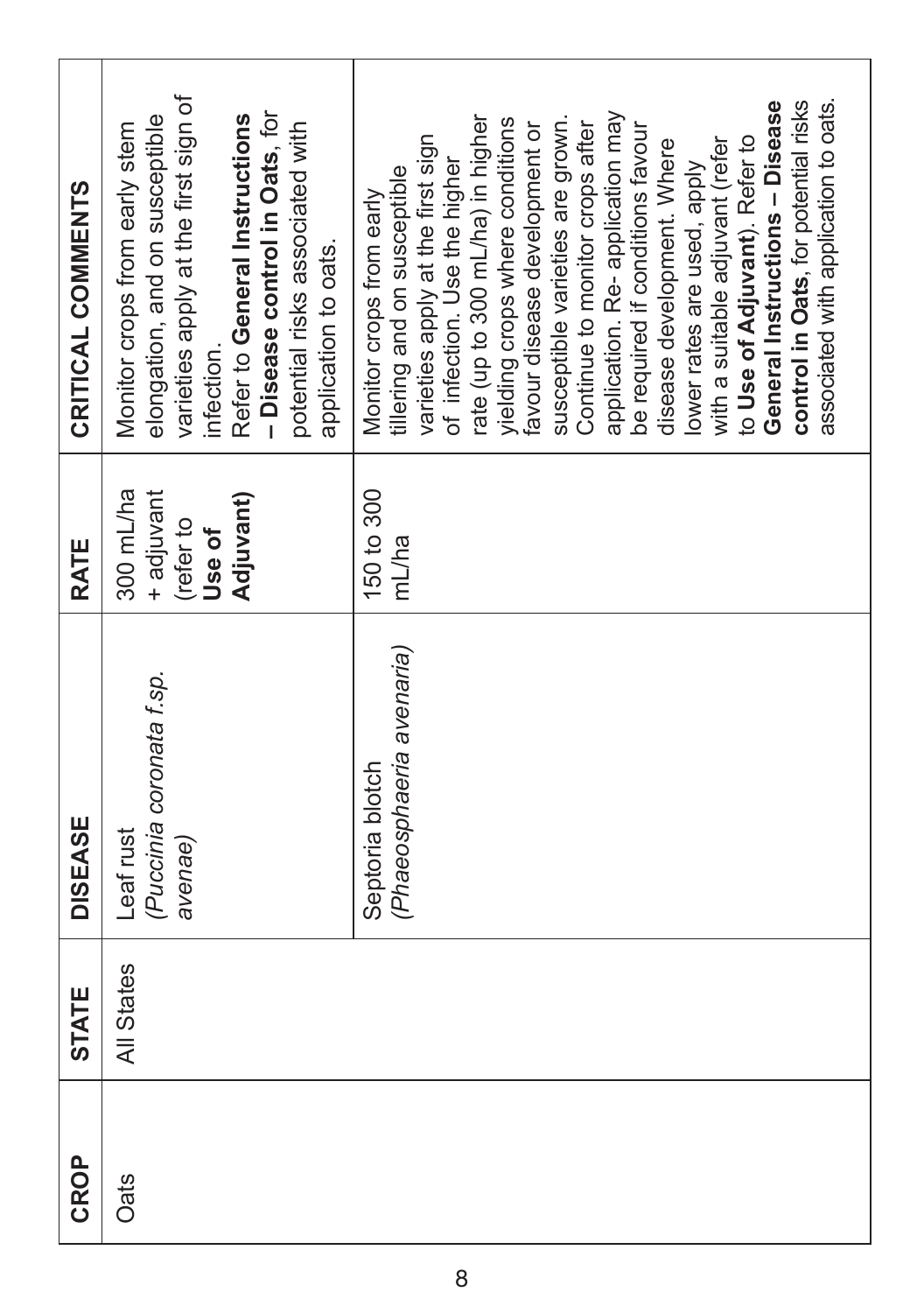| CROP  | <b>STATE</b> | <b>DISEASE</b>                                                         | RATE                                    | CRITICAL COMMENTS                                                                                                                                                                                                                                                                                            |
|-------|--------------|------------------------------------------------------------------------|-----------------------------------------|--------------------------------------------------------------------------------------------------------------------------------------------------------------------------------------------------------------------------------------------------------------------------------------------------------------|
| Wheat | All States   | (Puccinia striiformis)<br>Stripe rust                                  | to 300 mL/ha<br>150 mL/ha<br>+ adjuvant | elongation, and on susceptible<br>Monitor crops from early stem                                                                                                                                                                                                                                              |
|       |              | (Puccinia graminis tritici)<br>Stem rust                               | of Adjuvant)<br>(refer to Use           | susceptible varieties are grown.<br>of infection. Use the higher rate<br>yielding crops where conditions<br>favour disease development or<br>varieties apply at the first sign<br>(up to 300 mL/ha) in higher                                                                                                |
|       |              | (Puccinia recondita f.sp.<br>tritici, Puccinia triticina)<br>Leaf rust |                                         | disease development and initial<br>Continue to monitor crops after<br>application, re-application may<br>be required if conditions favour<br>application is made before the<br>flag leaf has emerged.                                                                                                        |
|       |              | (Fusarium graminearum)<br>blight/head scab<br>Fusarium head            |                                         | Apply as a preventative spray at<br>rate (up to 300 mL/ha) in higher<br>susceptible varieties are grown.<br>yielding crops where conditions<br>of wheat heads. Use the higher<br>favour disease development or<br>Spray equipment must be set<br>up to achieve good coverage<br>the first sign of flowering. |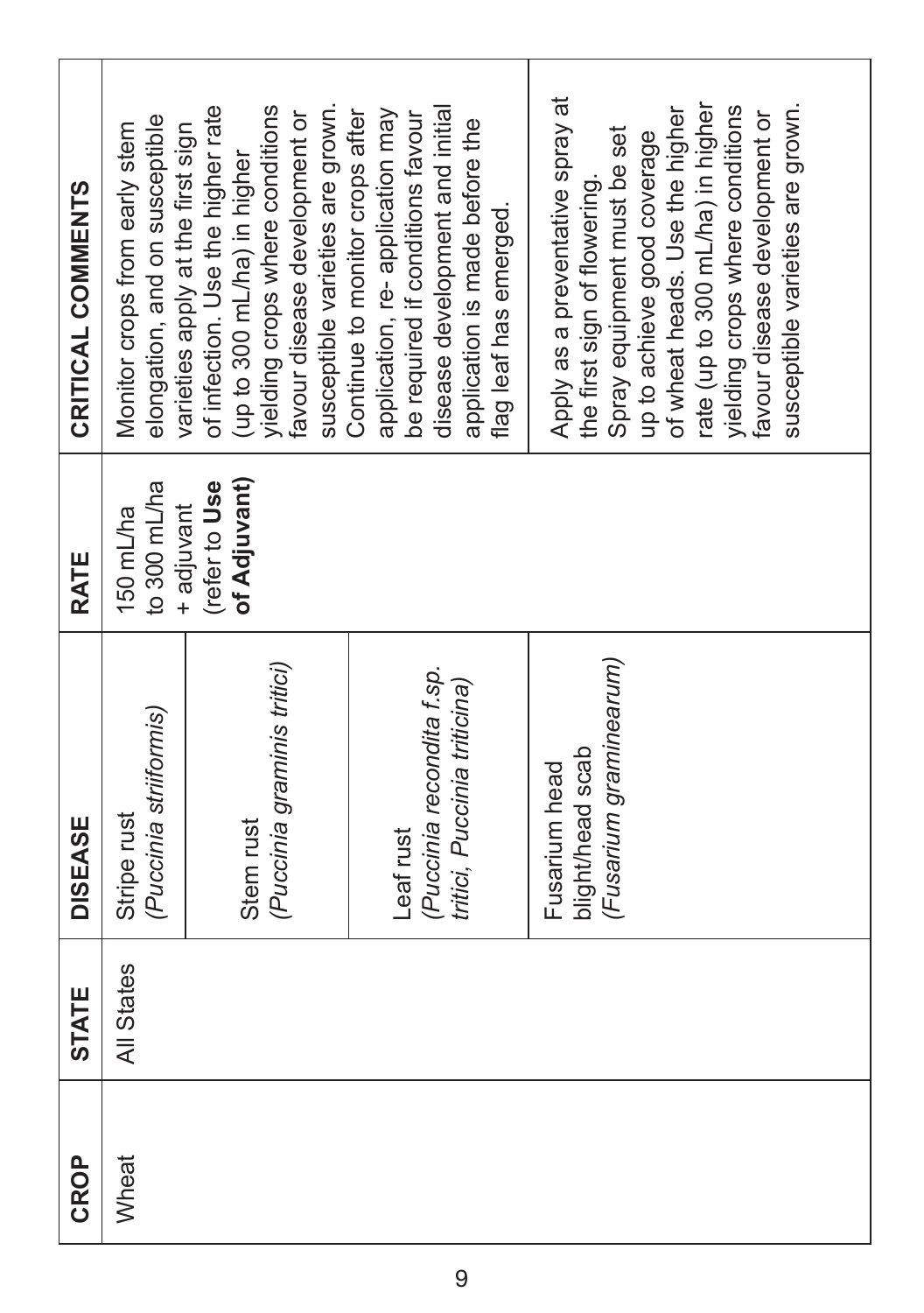| CRITICAL COMMENTS | Monitor crops from late tillering<br>protect the three top leaves of<br>and spray before disease has<br>infected any of the top three<br>leaves of the crop. Aim to<br>the plant from disease. | leaves of the plant from disease.<br>Monitor crops from late tillering.<br>apply with a suitable adjuvant<br>Where lower rates are used<br>Aim to protect the three top<br>(refer to Use of Adjuvant). | conditions favour severe disease,<br>suitable adjuvant (refer to Use of<br>Apply at the first sign of disease<br>Monitor crops from mid tillering.<br>the lower canopy. Where lower<br>rates (up to 300 mL/ha) where<br>development. Use the higher<br>reapply within 14 to 21 days<br>f conditions favour disease<br>rates are used apply with a<br>or disease is established in<br>development. Monitor and<br>Adjuvant). |
|-------------------|------------------------------------------------------------------------------------------------------------------------------------------------------------------------------------------------|--------------------------------------------------------------------------------------------------------------------------------------------------------------------------------------------------------|-----------------------------------------------------------------------------------------------------------------------------------------------------------------------------------------------------------------------------------------------------------------------------------------------------------------------------------------------------------------------------------------------------------------------------|
| RATE              | 150 to 300<br>m<br>Ma                                                                                                                                                                          |                                                                                                                                                                                                        |                                                                                                                                                                                                                                                                                                                                                                                                                             |
| <b>DISEASE</b>    | Yellow leaf spot<br>tritici-repentis)<br>(Pyrenophora                                                                                                                                          | (Phaeosphaeria nodorum)<br>Septoria nodorum<br>-glume blotch                                                                                                                                           | (Blumeria graminis<br>Powdery mildew<br>f.sp. tritici)                                                                                                                                                                                                                                                                                                                                                                      |
| <b>STATE</b>      | All States                                                                                                                                                                                     |                                                                                                                                                                                                        |                                                                                                                                                                                                                                                                                                                                                                                                                             |
| <b>CROP</b>       | Wheat                                                                                                                                                                                          |                                                                                                                                                                                                        |                                                                                                                                                                                                                                                                                                                                                                                                                             |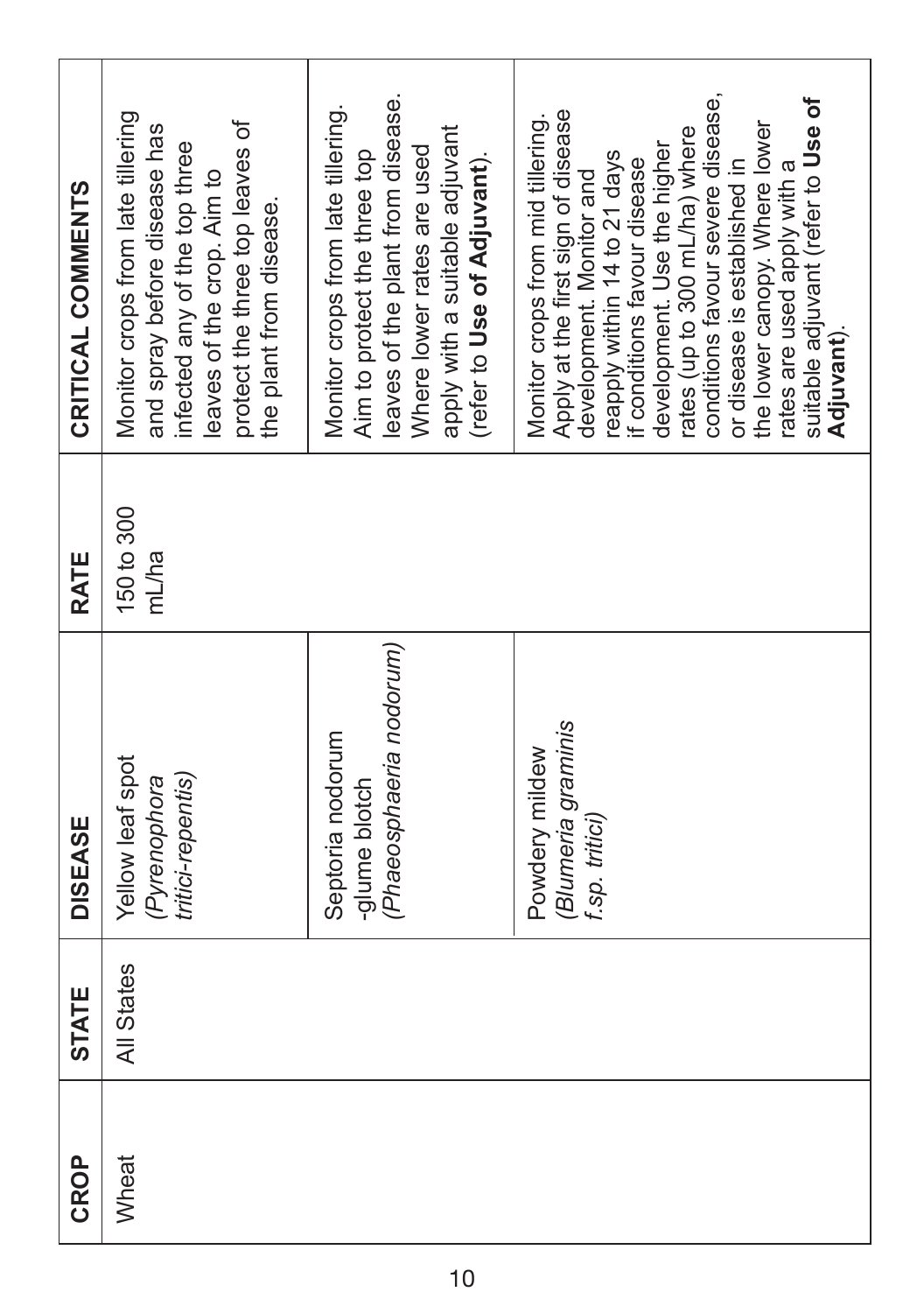| CRITICAL COMMENTS | application. Re-application may<br>of infection. Use the higher rate<br>yielding crops where conditions<br>susceptible varieties are grown.<br>disease development and initial<br>Continue to monitor crops after<br>be required if conditions favour<br>favour disease development or<br>elongation, and on susceptible<br>application is made before the<br>Monitor crops from early stem<br>varieties apply at the first sign<br>(up to 300 mL/ha) in higher<br>flag leaf has emerged. | where an effective blackleg seed<br>varieties (blackleg ratings of MS<br>Instructions - Disease control<br>or lower) or in situations of high<br>in Canola). Will reduce lodging<br>and stem canker from blackleg.<br>A follow up application may be<br>required at green bud stage in<br>blackleg risk (refer to General<br>high disease risk situations or<br>stage of blackleg susceptible<br>treatment has not been used.<br>Apply at the 4 to 6 leaf crop |
|-------------------|-------------------------------------------------------------------------------------------------------------------------------------------------------------------------------------------------------------------------------------------------------------------------------------------------------------------------------------------------------------------------------------------------------------------------------------------------------------------------------------------|----------------------------------------------------------------------------------------------------------------------------------------------------------------------------------------------------------------------------------------------------------------------------------------------------------------------------------------------------------------------------------------------------------------------------------------------------------------|
| RATE              | to 300 mL/ha<br>150 mL/ha<br>+ adjuvant                                                                                                                                                                                                                                                                                                                                                                                                                                                   | 375 to 450<br>mL/ha                                                                                                                                                                                                                                                                                                                                                                                                                                            |
| <b>DISEASE</b>    | (Puccinia striiformis)<br>Stripe rust                                                                                                                                                                                                                                                                                                                                                                                                                                                     | (Leptosphaeria maculans)<br>Blackleg                                                                                                                                                                                                                                                                                                                                                                                                                           |
| <b>STATE</b>      | All States                                                                                                                                                                                                                                                                                                                                                                                                                                                                                | All States                                                                                                                                                                                                                                                                                                                                                                                                                                                     |
| CROP              | Triticale                                                                                                                                                                                                                                                                                                                                                                                                                                                                                 | Canola                                                                                                                                                                                                                                                                                                                                                                                                                                                         |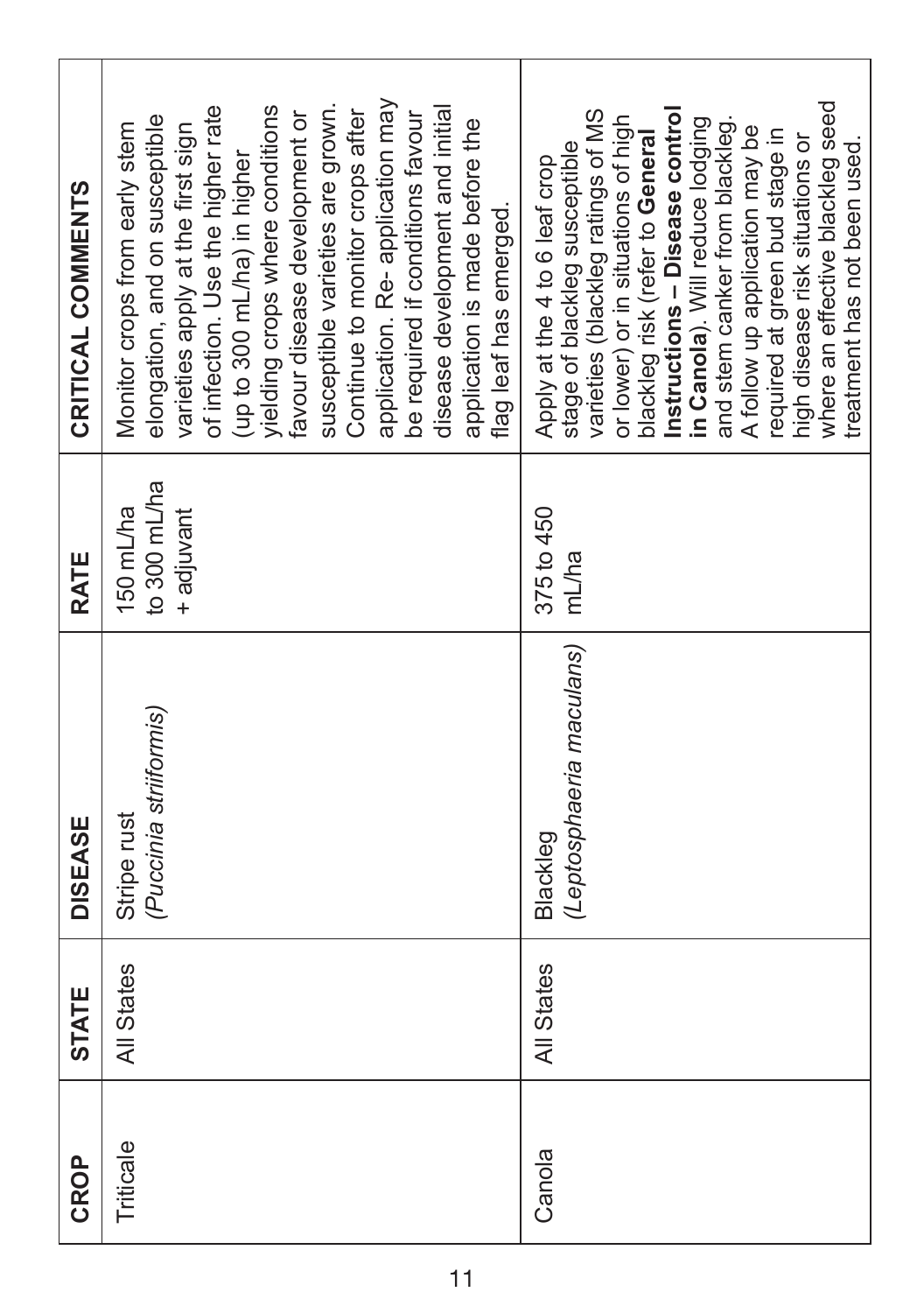| CROP      | <b>STATE</b>          | <b>DISEASE</b>                                                                                                              | RATE                | CRITICAL COMMENTS                                                                                                                                                                                                                                                                                                                                                                                                                                                                                                                                                                  |  |
|-----------|-----------------------|-----------------------------------------------------------------------------------------------------------------------------|---------------------|------------------------------------------------------------------------------------------------------------------------------------------------------------------------------------------------------------------------------------------------------------------------------------------------------------------------------------------------------------------------------------------------------------------------------------------------------------------------------------------------------------------------------------------------------------------------------------|--|
| Canola    | All States            | (Sclerotinia sclerotiorum)<br>Sclerotinia stem rot                                                                          | 375 to 450<br>mL/ha | for aerial application) will improve<br>between 20 and 50% (full bloom)<br>spray coverage. Apply the higher<br>entire canopy is essential. Using<br>flowering. For best results apply<br>ground application and 30 L/ha<br>- Disease control in Canola).<br>Good coverage throughout the<br>(refer to General Instructions<br>significant disease expression<br>a water rate at the higher end<br>of the range (i.e. 100 L/ha for<br>as a preventative application<br>rate (450 mL/ha) under high<br>at 20-30% flowering prior to<br>Apply Choice Teb Pro 420<br>disease pressure. |  |
| Pyrethrum | Tasmania<br>Victoria, | (Phoma ligulicola) and<br>and S. sclerotiorum)<br>sclerotinia crown rot<br>(Sclerotinia minor<br>Ray blight                 | 1.0 $L$ ha          | control measures, under direction<br>The addition of an adjuvant is not<br>Apply as part of a preventative<br>spray program at flowering.<br>Apply in rotation with other<br>of pyrethrum advisers.<br>required in pyrethrum.                                                                                                                                                                                                                                                                                                                                                      |  |
|           |                       | NOT TO BE USED FOR ANY PURPOSE, OR IN ANY MANNER, CONTRARY TO THIS<br>LABEL UNLESS AUTHORISED UNDER APPROPRIATE LEGISLATION |                     |                                                                                                                                                                                                                                                                                                                                                                                                                                                                                                                                                                                    |  |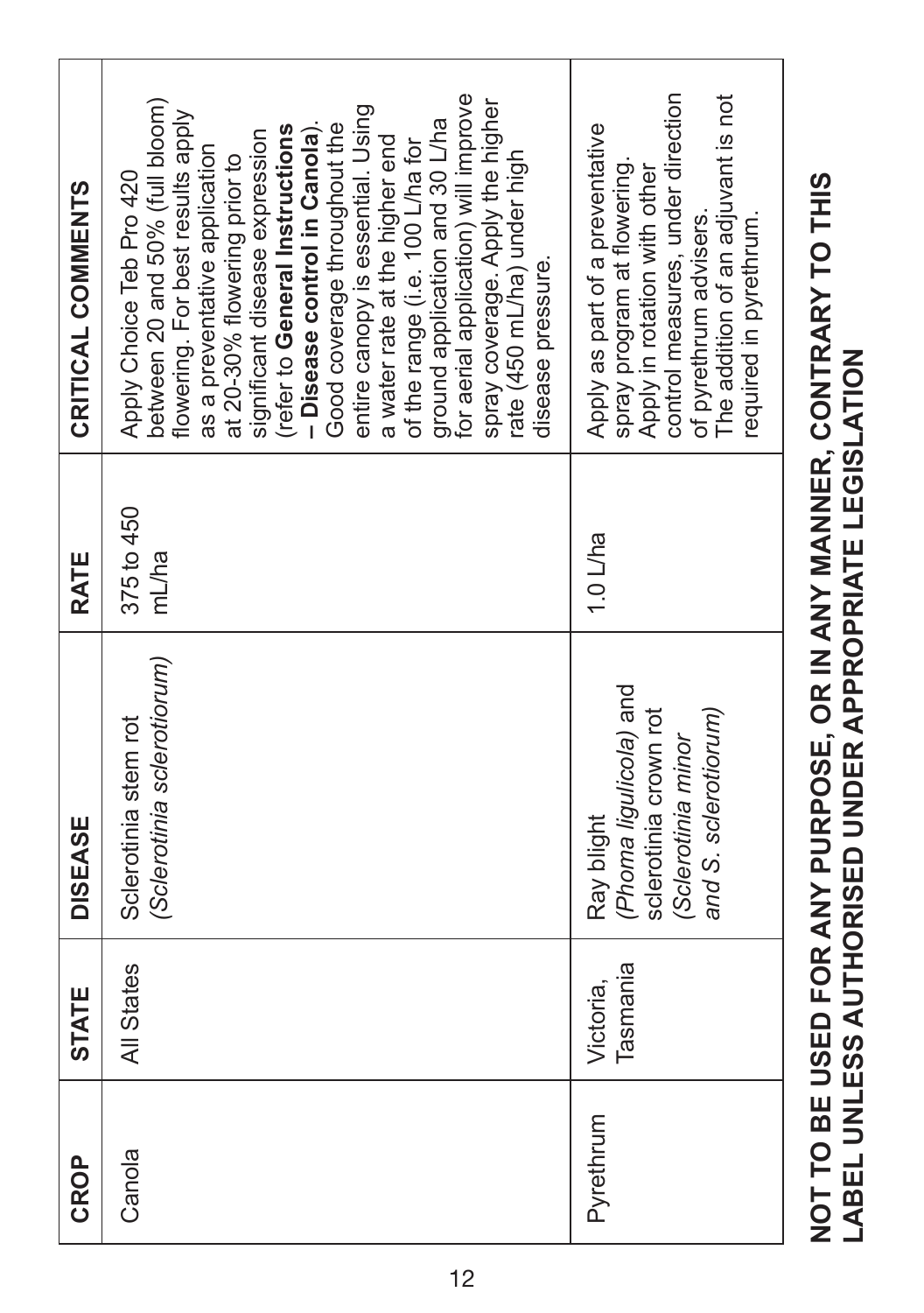#### **WITHHOLDING PERIODS**

- **Canola: Harvest - NOT REQUIRED WHEN USED AS DIRECTED Grazing - DO NOT GRAZE OR CUT FOR STOCK FOOD FOR 14 DAYS AFTER APPLICATION.**
- **Cereals: Harvest - DO NOT HARVEST FOR 5 WEEKS AFTER APPLICATION Grazing - DO NOT GRAZE OR CUT FOR STOCK FOOD FOR 14 DAYS AFTER APPLICATION.**
- **Pyrethrum: Harvest and Grazing NOT REQUIRED WHEN USED AS DIRECTED.**

#### **A MANDATORY NO-SPRAY ZONE IS REQUIRED FOR PROTECTION OF THE ENVIRONMENT. REFER TO RESTRAINTS.**

#### **GENERAL INSTRUCTIONS**

#### **Foliar diseases on cereal crops**

Monitor the crop regularly for symptoms of disease. Generally, spray at the first sign of disease, although this will depend on factors such as expected weather conditions and the particular crop variety resistance. Refer to Directions for Use for particular disease recommendations. Up to two sprays of Choice Teb Pro 420 may be applied per season to the crop. Ensure good coverage of all susceptible plant parts.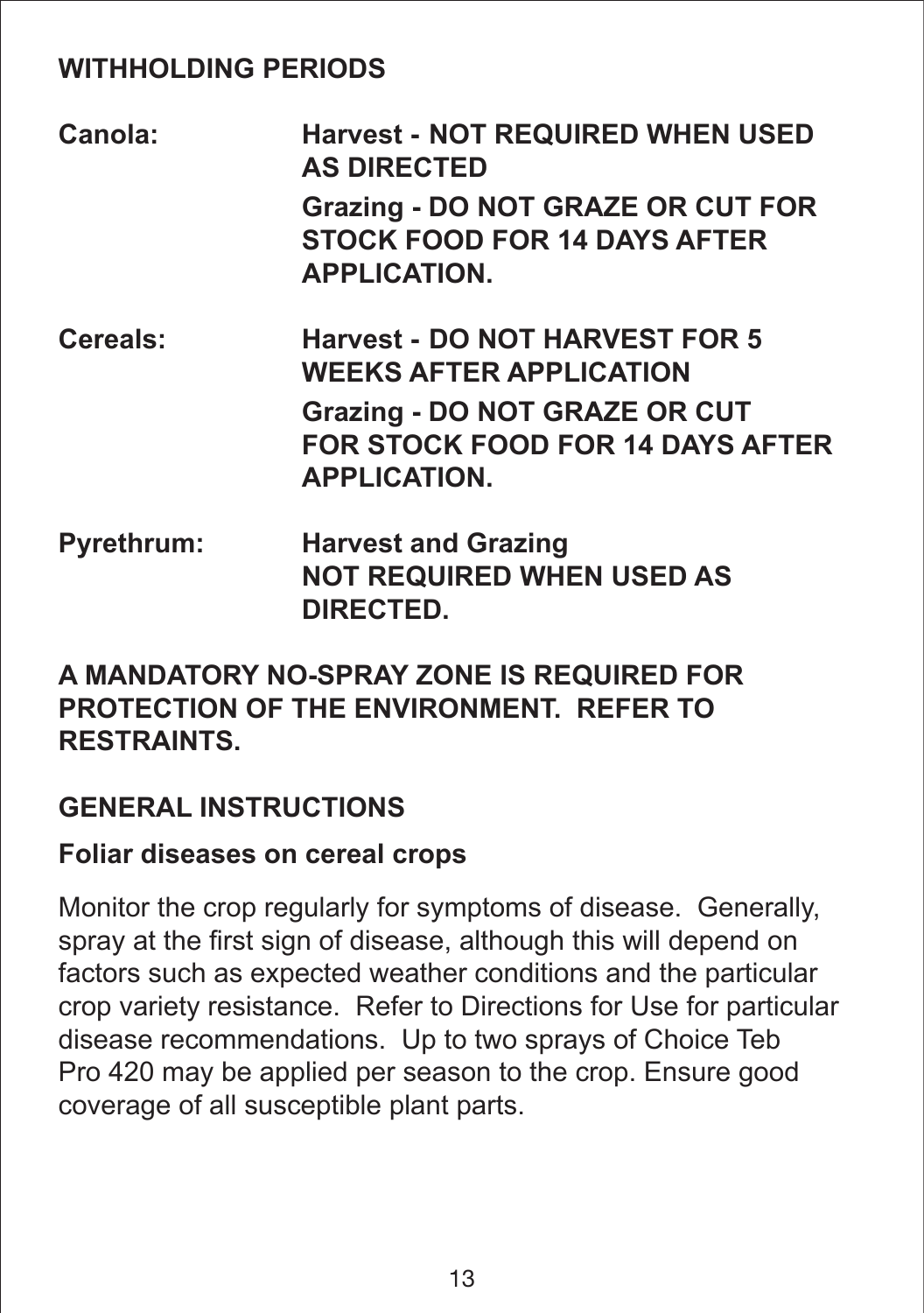#### **Disease control in oats**

**Caution:** Application of tebuconazole (present in Choice Teb Pro 420) to some varieties of oats may result in early senescing and bronzing of leaves. Varieties most at risk may also exhibit this trait under various stress conditions not related to fungicide sprays. Mitika variety of oats has been identified as being susceptible to this condition when tebuconazole is applied, although other varieties may also be susceptible.

The potential disease control to be achieved by using Choice Teb Pro 420 in Mitika oats should be weighed against the risk of crop damage. For further information on oat tolerance contact Grow Choice.

#### **Disease control in canola**

#### Blackleg

Higher blackleg risk can be expected in higher rainfall districts (above 500 mm annual rainfall), where crops are grown within 500 m of a previous year's stubble and in later sown crops (May to August). Other factors will also increase the risk of blackleg infection, including the intensity of canola cropping in a district, rainfall before sowing and the frequency of growing the same canola cultivar. Consult industry guidelines for more detailed assessment of blackleg risk in specific situations. Up to two sprays of Choice Teb Pro 420 may be applied per season to the crop.

#### **Sclerotinia**

Choice Teb Pro 420 is most effective when application is made prior to conditions conducive to sclerotinia infection. Infection and disease development are most conducive in warmer winter or spring conditions with extended periods of leaf wetness due to rainfall, dew and high humidity. Sclerotinia is most likely to develop where day temperatures are warmer coinciding with a saturated soil profile and rainfall events. Refer also to industry guidelines for advice on conditions under which sclerotinia are most likely to develop. Control of sclerotinia stem rot is more effective in crops which have a uniform flowering. Uneven flowering (e.g. caused by staggered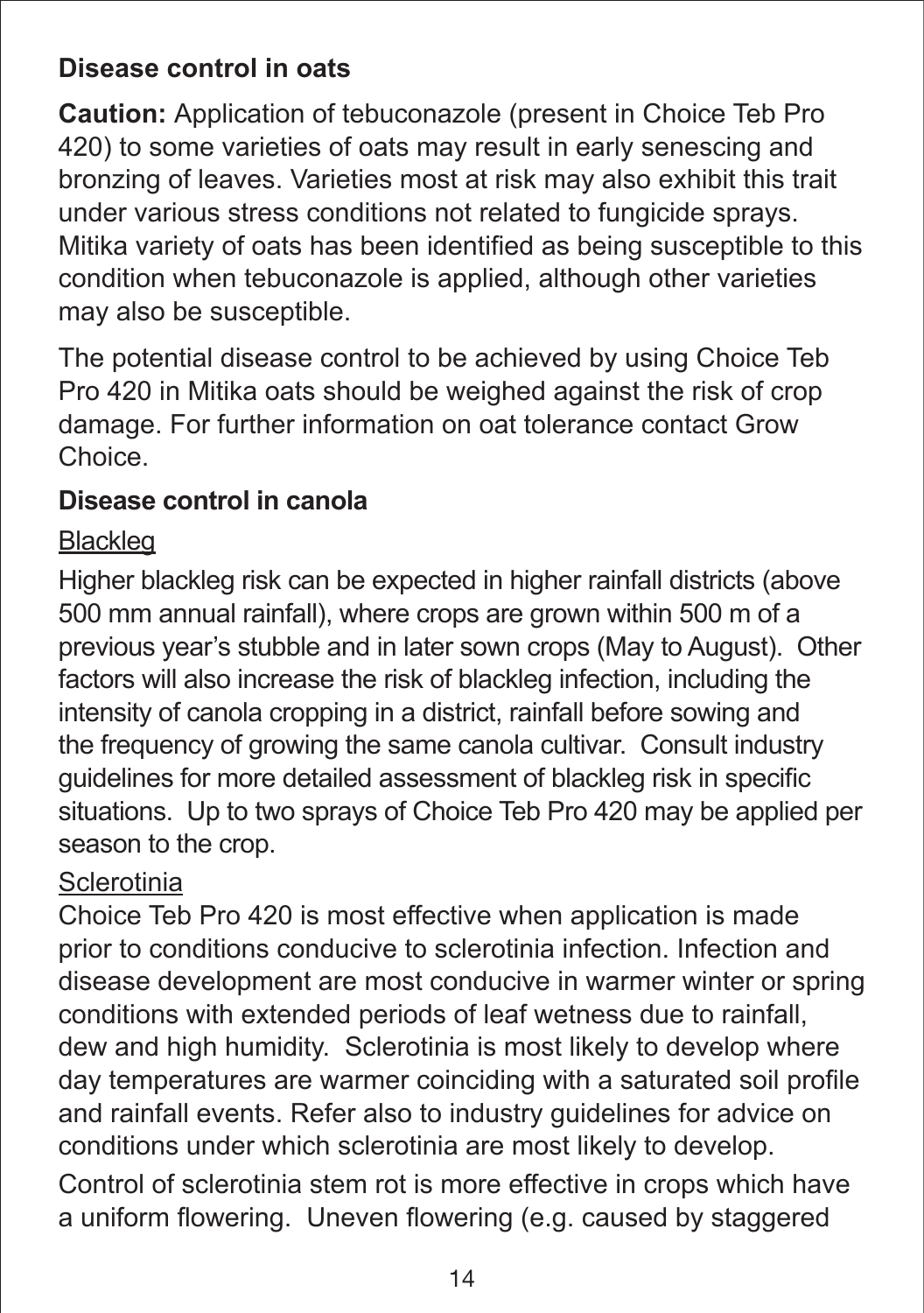germinations) makes optimum spray timing difficult and two sprays may be required in these crops. Generally a single application of Choice Teb Pro 420 at 20 to 30% flowering will control sclerotinia in crops with a short flowering interval. Crops with an extended flowering period may require a second application prior to 50% flowering (full-bloom) to adequately control sclerotinia if conditions late in the season are conducive to development of disease. Length of protection may be reduced in bulky crops where coverage is difficult and where there is growth dilution of the fungicide. For optimum protection, application should be directed to obtain coverage on petals, leaves and stems.

#### **Disease control in pyrethrum**

Apply only as instructed by the pyrethrum adviser.

#### **Mixing**

Prior to pouring, shake container vigorously, then add the required quantity of Choice Teb Pro 420 to water in the spray vat with agitators in motion. Add the required amount of adjuvant if necessary and mix thoroughly.

#### **Application**

#### Ground:

**Wheat, barley, oats and triticale:** Apply product using a spray volume of 70 – 100 L/ha and a MEDIUM spray droplet size category.

**Canola:** Apply product using a spray volume of 60 – 100 L/ha and a MEDIUM spray droplet size category.

**Pyrethrum:** Apply product using a spray volume of 250 L/ha or above and a MEDIUM spray droplet size category.

Aerial: (not pyrethrum) Apply product using a minimum spray volume of 20 L/ha and a MEDIUM spray droplet size category.

#### **Compatibility**

For information on compatibility please contact Grow Choice Pty Ltd.

#### **USE OF ADJUVANT**

Depending on the disease that is to be treated in the crop, some benefit in efficacy may be gained from addition of an appropriate adjuvant to the spray mixture. Follow these guides when deciding on the addition of an adjuvant to the tank mixture prior to spraying.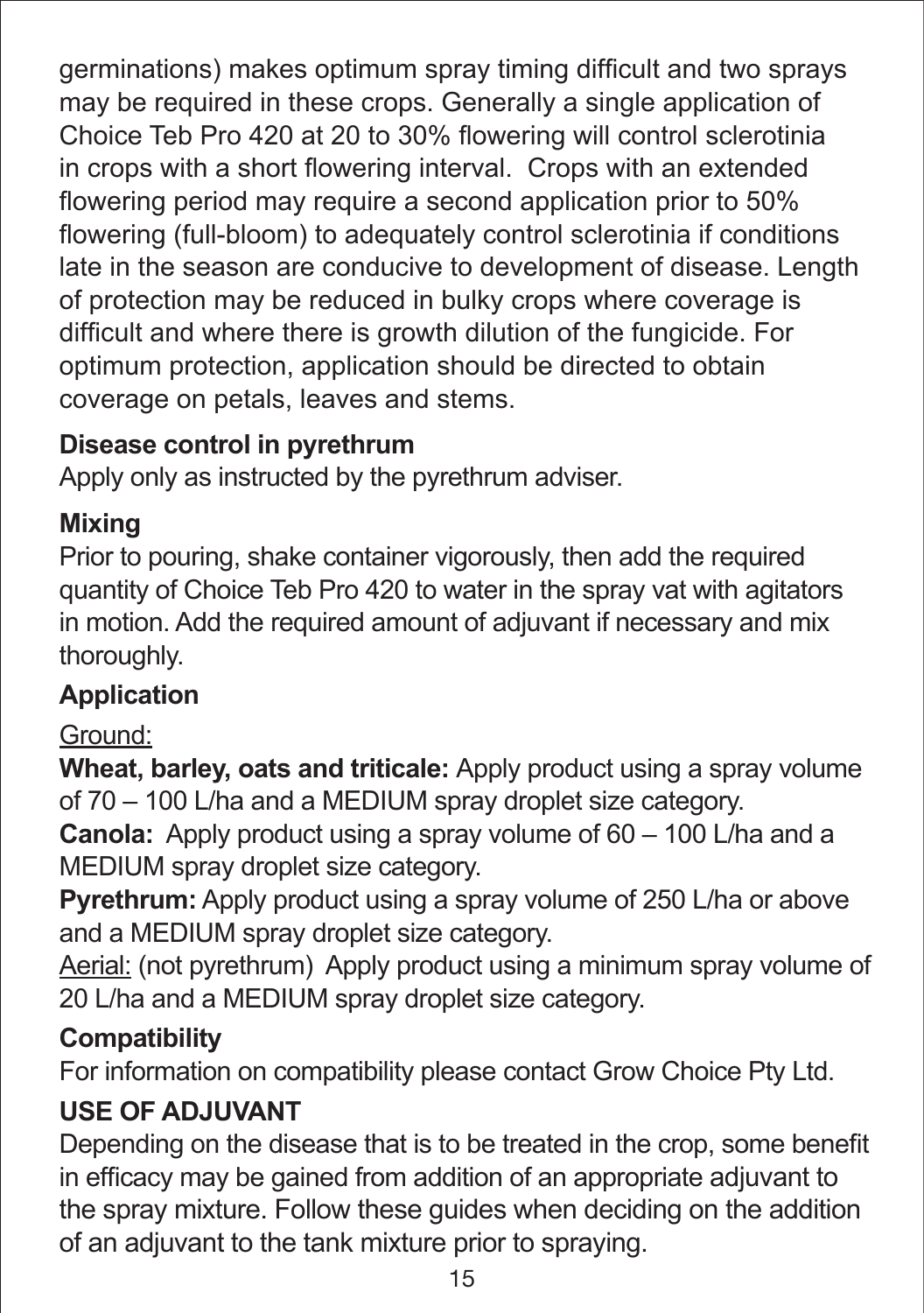| <b>Disease</b>                    | <b>Addition of adjuvant</b>               |                                           |
|-----------------------------------|-------------------------------------------|-------------------------------------------|
|                                   | <b>Choice Teb Pro</b><br>420              | <b>Choice Teb Pro</b><br>420              |
|                                   | 150 mL/ha                                 | 300 mL/ha                                 |
| <b>Barley</b>                     |                                           |                                           |
| Net form net blotch               | Yes                                       | Not required                              |
| Spot form net blotch              | Yes                                       | Not required                              |
| Powdery mildew                    | Not required                              | Not required                              |
| Leaf scald                        | Yes                                       | Not required                              |
| Leaf rust                         | Yes                                       | Not required                              |
| Oats                              |                                           |                                           |
| Stem rust                         | N/A                                       | Yes (BS 1000 only)                        |
| Leaf rust                         | N/A                                       | Yes (BS 1000 only)                        |
| Septoria blotch                   | Yes                                       | Not required                              |
| Wheat                             |                                           |                                           |
| Stripe rust                       | Yes                                       | Yes (BS 1000 only)                        |
| Stem rust                         | Yes                                       | Yes (BS 1000 only)                        |
| Leaf rust                         | Yes                                       | Yes (BS 1000 only)                        |
| Yellow leaf spot                  | Not required                              | Not required                              |
| Septoria nodorum - glume blotch   | Yes                                       | Not required                              |
| Powdery mildew                    | Yes                                       | Not required                              |
| Fusarium head blight/head scab    | Yes                                       | Yes (BS 1000 only)                        |
| <b>Triticale</b>                  |                                           |                                           |
| Stripe rust                       | Yes                                       | Yes (BS 1000 only)                        |
| Canola                            | <b>Choice Teb Pro</b><br>420<br>375 mL/ha | <b>Choice Teb Pro</b><br>420<br>450 mL/ha |
| Blackleg and sclerotinia stem rot | Not required                              | Not required                              |
| Pvrethrum                         | Choice Teb Pro 420<br>1.0 L/ha            |                                           |
| Blackleg and sclerotinia stem rot | Not required                              |                                           |

**Note:** Adjuvant is not required for use of Choice Teb Pro 420 on canola or pyrethrum.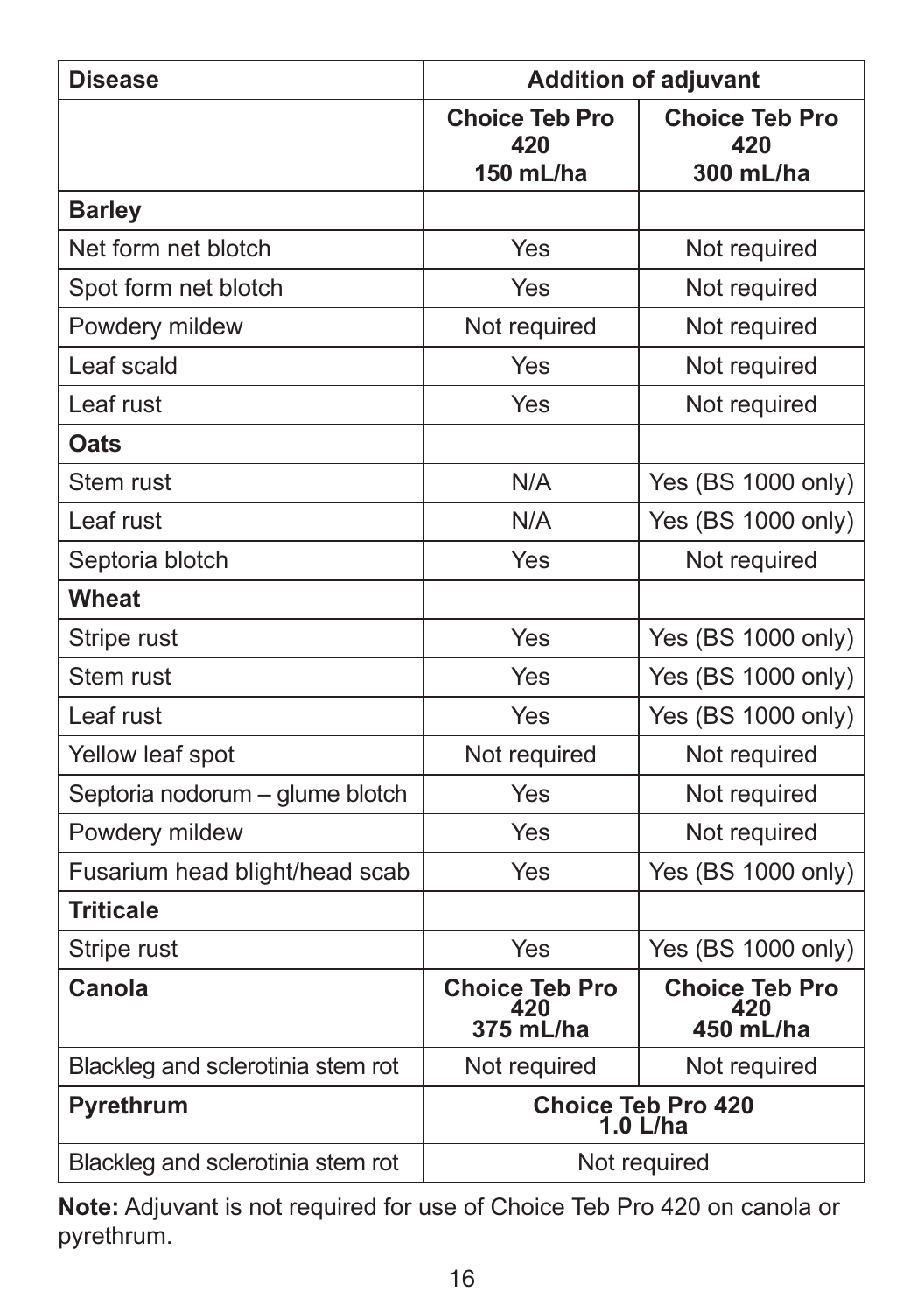| <b>Suitable Adjuvants</b>                                                     | <b>Comments</b>                                                                                                             |
|-------------------------------------------------------------------------------|-----------------------------------------------------------------------------------------------------------------------------|
| BS 1000 0.25%                                                                 | Can be used at all rates of Choice<br>Teb Pro 420 for ground and aerial<br>application.                                     |
| Hasten® 1%<br>Rocket® 1% Kwickin® 1%<br>D-C-Trate® Advance 1%<br>D-C-Trate 1% | For use with Choice Teb Pro 420<br>at 150 mL/ha only.<br>Do not use with Choice Teb Pro<br>420 at rates above 150 mL/ha. Do |
| Uptake <sup>®</sup> 0.5%                                                      | not use for aerial application.                                                                                             |

#### **Export of treated produce**

Growers should note that MRLs or import tolerances do not exist in all markets for produce treated with Choice Teb Pro 420. If you are growing produce for export, please check with Grow Choice Pty Ltd for the latest information on MRLs and import tolerances before using Choice Teb Pro 420.

#### **PRECAUTIONS**

#### **Re-entry Period**

Do not enter treated areas until the spray has dried, unless wearing cotton overalls buttoned to the neck and wrist (or equivalent clothing) and chemical-resistant gloves. Clothing must be laundered after each day's use.

# **FUNGICIDE RESISTANCE WARNING**

# **GROUP** 3 **FUNGICIDE**

Choice Teb Pro 420 Fungicide is a member of the DMI group of fungicides. For fungicide resistance management the product is a Group 3 fungicide. Some naturally occurring individual fungi resistant to the product and other Group 3 fungicides may exist through normal genetic variability in any fungal population. The resistant individuals can eventually dominate the fungal population if these fungicides are used repeatedly. These resistant fungi will not be controlled by this product or other Group 3 fungicides, thus resulting in a reduction in efficacy and possible yield loss. Since the occurrence of resistant fungi is difficult to detect prior to use, Grow Choice Pty Ltd accepts no liability for any losses that may result from the failure of this product to control resistant fungi.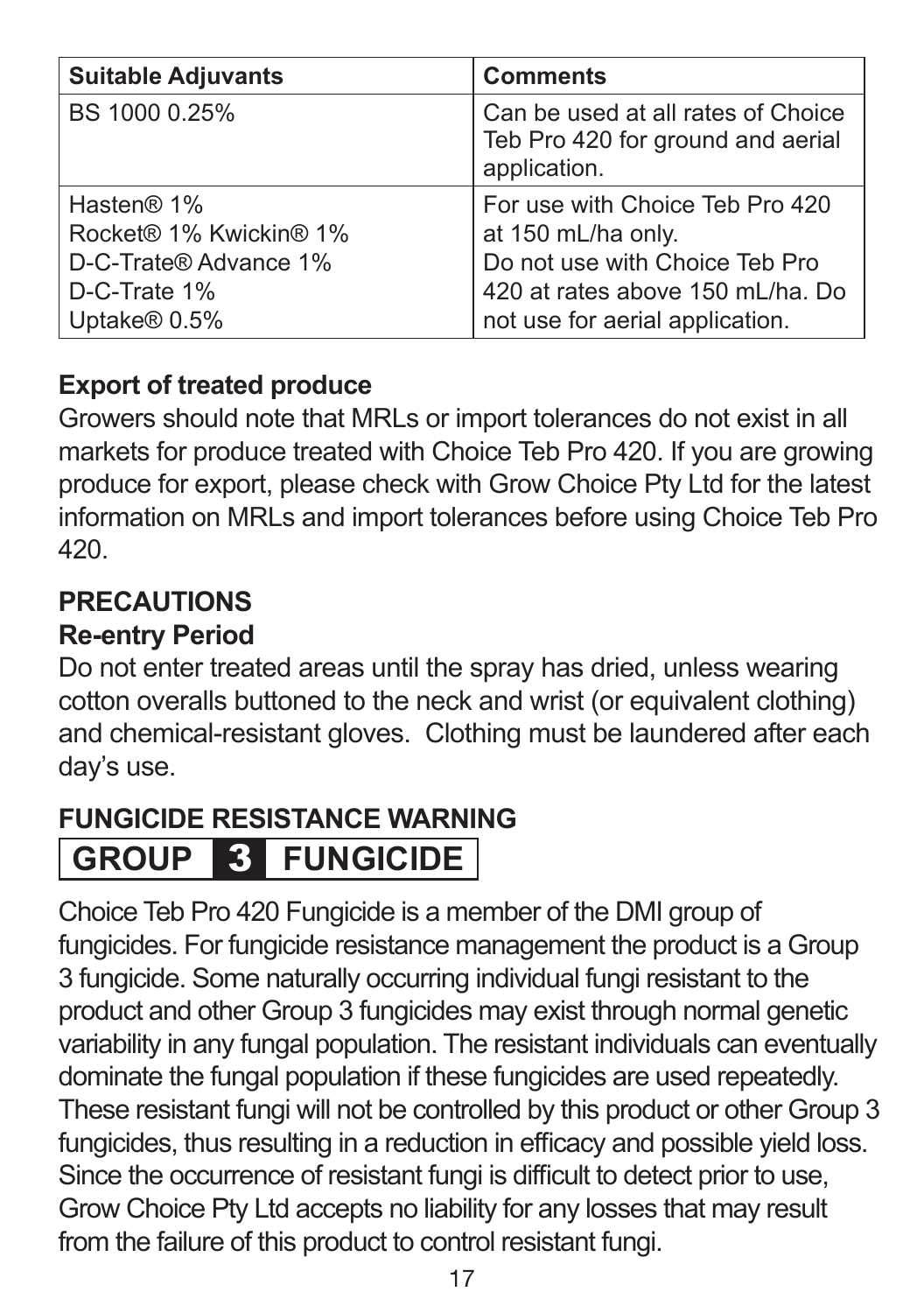#### **PROTECTION OF WILDLIFE, FISH, CRUSTACEANS AND ENVIRONMENT**

Very toxic to aquatic life. DO NOT contaminate streams, rivers, drains or waterways with the chemical or used containers. A spray drift minimisation strategy should be employed at all times. Spray drift may occur under adverse meteorological conditions or from certain spraying equipment. Do not allow spray to drift onto sensitive areas including, but not limited to, susceptible plants/crops, cropping land, pasture, natural streams, rivers, wetlands, waterways or human dwellings.

Integrated pest management – where IPM is practiced: Choice Teb Pro 420 Fungicide may have adverse effects on some non-target beneficial insects such as predatory mites.

#### **STORAGE AND DISPOSAL**

Store in the closed, original container in a cool, well ventilated area. Do not store for prolonged periods in direct sunlight.

Triple rinse containers before disposal. Add rinsings to spray tank. DO NOT dispose of undiluted chemicals on site. If recycling, replace cap and return clean containers to recycler or designated collection point. If not recycling, break, crush, or puncture and deliver empty packaging to an approved waste management facility. If an approved waste management facility is not available bury the empty packaging 500 mm below the surface in a disposal pit specifically marked and set up for this purpose clear of waterways, desirable vegetation and tree roots, in compliance with relevant Local, State or Territory government regulations. DO NOT burn empty containers or product. Do not re-use empty container for any other purpose.

For refillable containers: Empty contents fully into application equipment. Close all valves and return to point of supply for refill or storage.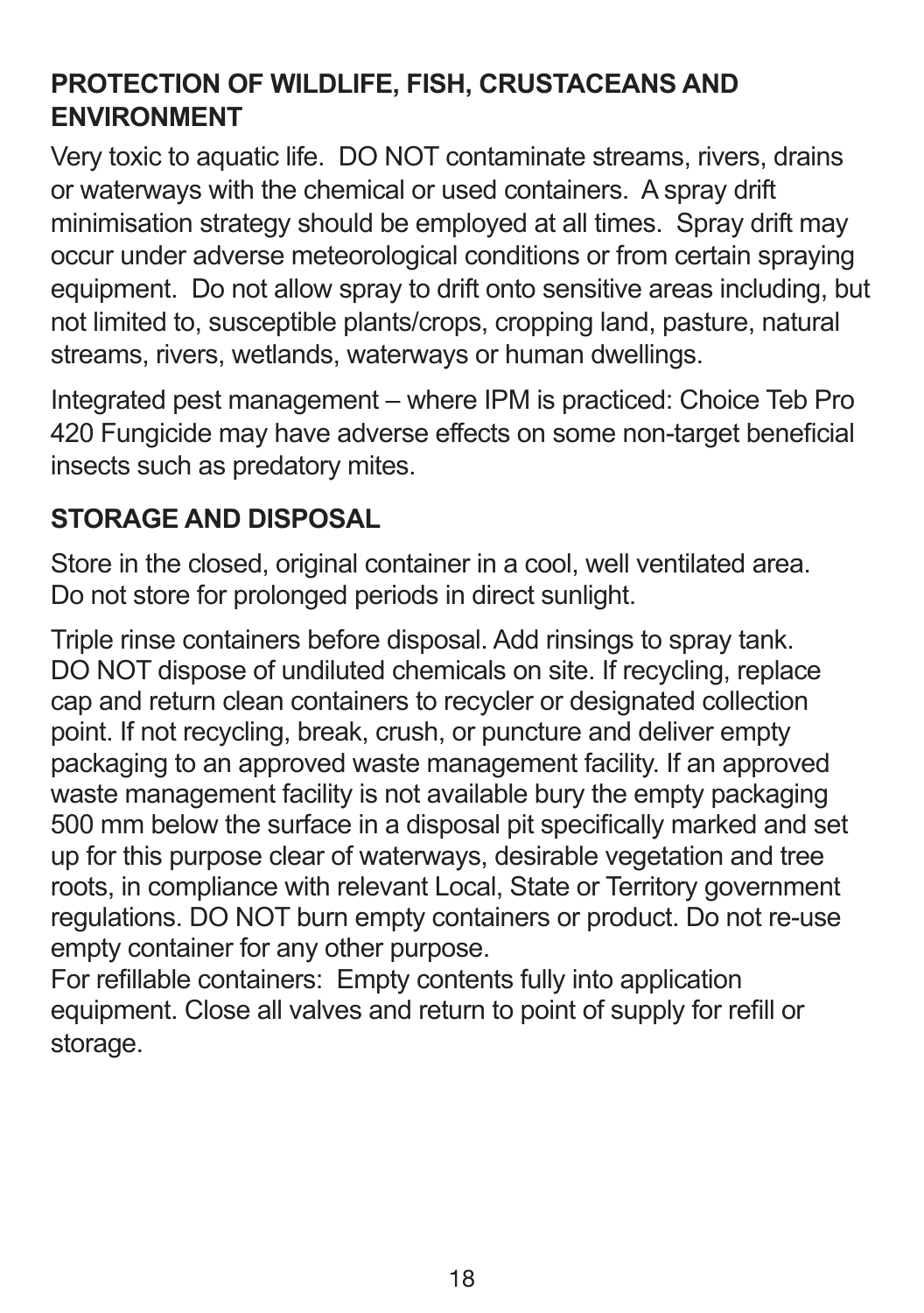#### **SAFETY DIRECTIONS**

May irritate eyes. Avoid contact with eyes. When opening the container, mixing and loading and preparing spray, wear cotton overalls buttoned to the neck and wrist (or equivalent clothing), and elbow length chemical resistant gloves. When using the prepared spray, wear cotton overalls buttoned to the neck and wrist (or equivalent clothing). Wash hands after use. After each day's use wash gloves, and contaminated clothing.

#### **FIRST AID**

If poisoning occurs contact a doctor or Poisons Information Centre (Phone Australia 13 11 26; New Zealand 0800 764 766).

#### **ADDITIONAL USER SAFETY INFORMATION WARNING**

May cause birth defects.

#### **SAFETY DATA SHEET**

Additional information is listed in the Safety Data Sheet (SDS) which is available from the supplier.

#### **NOTICE TO BUYER**

Grow Choice Pty Ltd will not be held liable for any loss, injury or damage, indirect or consequential, arising from the sale, supply, use or application of this product. The product is not to be used for any purpose or in any way contrary to label instructions.